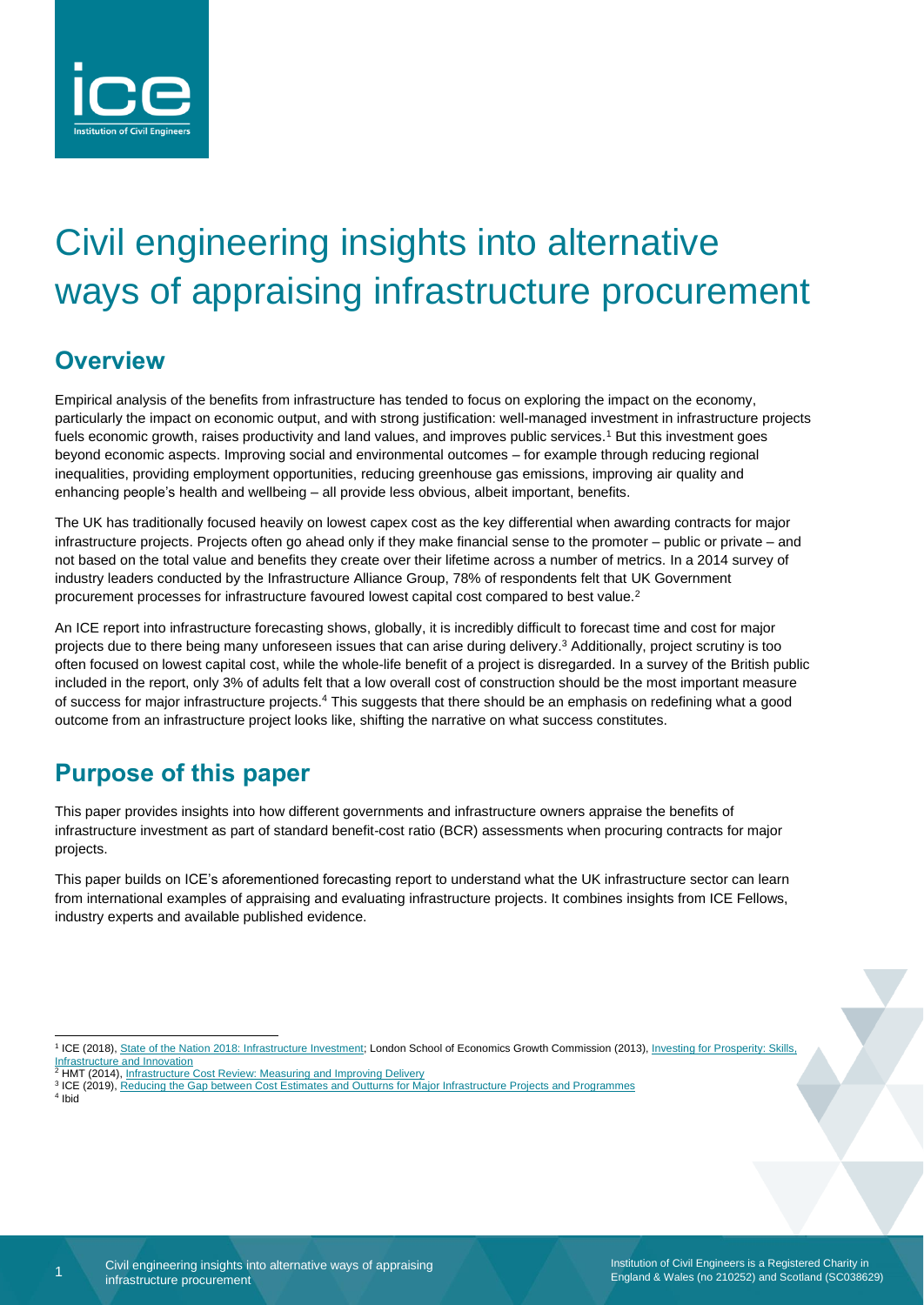

# **Measuring the benefits and costs of infrastructure**

Cost-benefit analysis (CBA) is the primary evaluation tool at the options assessment and initiative prioritisation stages of a project appraisal process. For almost every project, this includes an estimation of internal impacts including, but not limited to, capital costs of the project over the period of construction, operation and maintenance costs, and the accrued revenue (fares, toll revenue, etc.) expected. 5

Methodologies for identifying and measuring this value typically take defined categories of financial and economic benefit into account. In some developed nations, a degree of weighting is given to social and environmental factors, most notably for public-sector projects. This is the case through the UK Treasury's Green Book<sup>6</sup> and the New Zealand Treasury's Guide to Social Cost Benefit Analysis.<sup>7</sup>

In the UK, Green Book guidance is the basis of the business-case approach on which value for money is assessed and where economic value to the public purse is incorporated into the Government's policy/investment decisions. The principles have been held up as best practice and applied internationally by numerous organisations and governments.<sup>8</sup>

However, there has been criticism aimed at the Green Book and similar methodologies for not being wide-ranging enough to account for the full array of benefits at a more local level; for affording less weighting to wider benefits compared to financially driven impacts; and for not adopting best practice climate risk management systems into project appraisal.<sup>9</sup> Environmental and social impacts, which are more difficult to capture, measure and place an economic value on, are vital to making informed decisions on infrastructure projects. However, it is difficult to effectively place a price on some of these aspects in a consistent manner.<sup>10</sup> The New Zealand Treasury guidance recognises this and states that the purpose of a CBA is not to calculate the exact benefits and costs, but to reduce the degree of uncertainty that would otherwise exist for those estimates.<sup>11</sup>

## **Challenges in assessing long-term project outcomes**

In many cases globally, project benefits are overstated and costs understated due to a combination of factors, including optimism bias, cost misrepresentation and an unwillingness from promoters to adjust estimates from their initial base.<sup>12</sup> There is also evidence that project promoters, before any analysis has been conducted, have a strong preference towards a project that they wish to proceed with.<sup>13</sup> This means that the BCR can form part of a business case that justifies predetermined outcomes, rather than one that considers and analyses alternative infrastructure solutions to address the problem.<sup>14</sup> New Zealand's government considers it good practice to consider several alternative options for achieving an infrastructure-related objective from the outset, with each option treated as a separate policy to be evaluated against the 'do nothing' option.<sup>15</sup>

 $\overline{2}$ 

<sup>5</sup> Australian Bureau of Infrastructure, Transport and Regional Economics (2018), ATAP Guidelines [Cost Benefit Analysis](https://www.atap.gov.au/sites/default/files/t2_cost_benefit_analysis.pdf)

<sup>&</sup>lt;sup>6</sup> HMT (2018), The Green Boo

<sup>&</sup>lt;sup>7</sup> New Zealand Treasury (2015), [Guide to Social Cost Benefit Analysis](https://treasury.govt.nz/sites/default/files/2015-07/cba-guide-jul15.pdf)

<sup>&</sup>lt;sup>8</sup> Arup (2018), [Making the Total Value Case for Investment in Infrastructure and the Built Environment](https://www.arup.com/perspectives/publications/research/section/making-the-total-value-case-for-investment-in-infrastructure-and-the-built-environment)

<sup>9</sup> Ibid; Task Force on Climate-Related Financial Disclosures (2017)[, Recommendations of the Task Force on Climate-Related Financial Dis](https://www.fsb-tcfd.org/wp-content/uploads/2017/06/FINAL-2017-TCFD-Report-11052018.pdf)closures

<sup>&</sup>lt;sup>10</sup> Bennett Institute for Public Policy (2018), [The Imperial Treasury: Appraisal Methodology and Regional Economic Performance in the UK](https://www.bennettinstitute.cam.ac.uk/media/uploads/files/The_Imperial_Treasury_appraisal_methodology_and_regional_economic_performance_in_the_UK.pdf) <sup>11</sup> New Zealand Treasury (2015)[, Guide to Social Cost Benefit Analysis](https://treasury.govt.nz/sites/default/files/2015-07/cba-guide-jul15.pdf)

<sup>&</sup>lt;sup>12</sup> Institute for Government (2017)[, How to Value Infrastructure: Improving Cost Benefit Analysis;](https://www.instituteforgovernment.org.uk/sites/default/files/publications/IfG%20Report%20CBA%20infrastructure%20web%20final1.pdf) Transport Infrastructure Council (2018), Australian Transport [Assessment and Planning Guidelines](https://www.atap.gov.au/sites/default/files/o2-optimsim-bias.pdf)<br><sup>13</sup> KPMG Australia (2017), <u>Rethinking Infrastructure Project Selection</u>

 $14$  Ibid

<sup>15</sup> New Zealand Treasury (2015)[, Guide to Social Cost Benefit Analysis](https://treasury.govt.nz/sites/default/files/2015-07/cba-guide-jul15.pdf)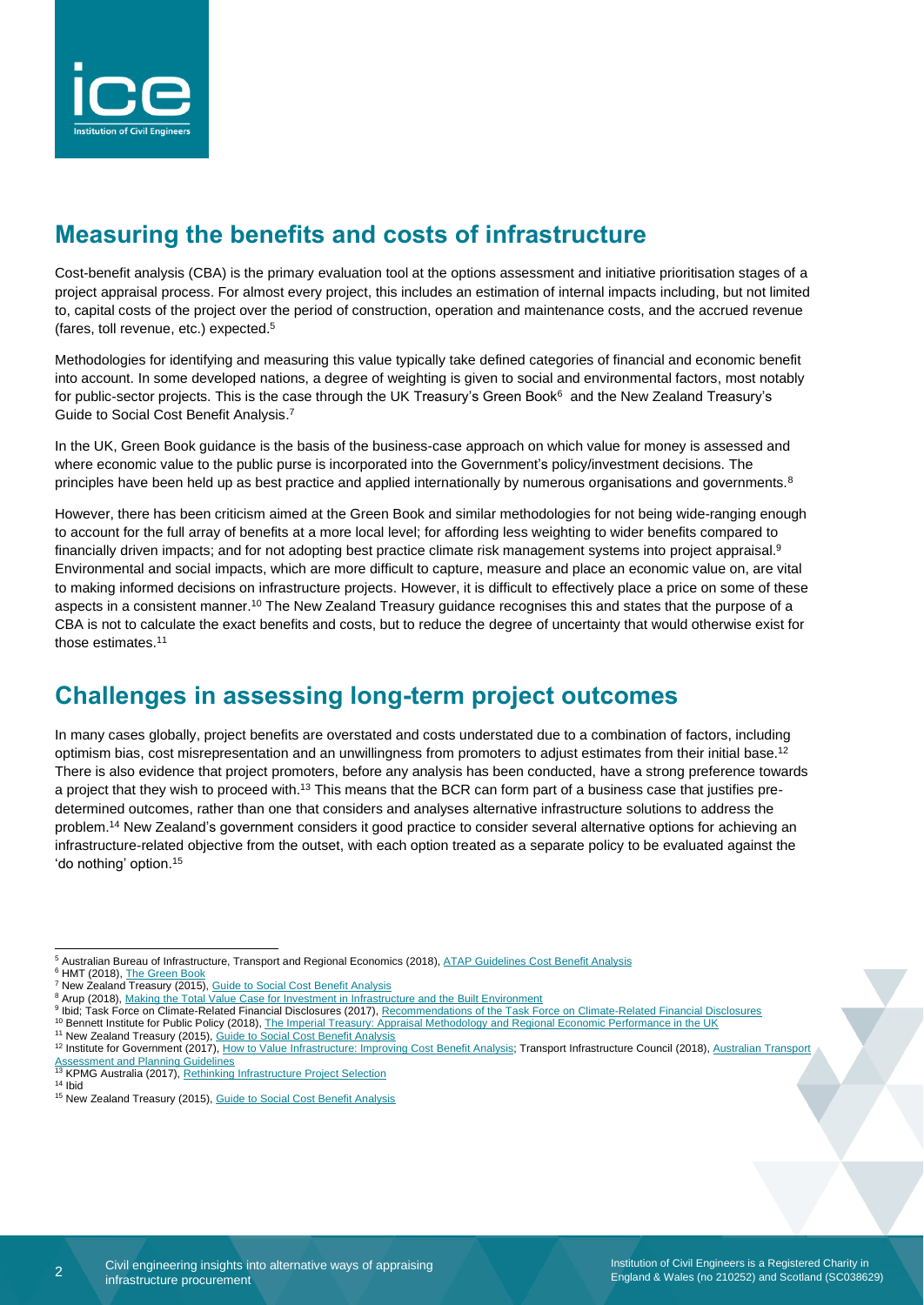

The UK's National Infrastructure Commission (NIC), through a study of infrastructure procurement models, has said that the procurement of infrastructure projects risks being constrained by a lack of evidence on long-term investment outcomes.<sup>16</sup> In turn, this could impact on the UK's ability to meet growing demand for infrastructure services and to reach the net-zero emissions target by 2050. While numerous economic, social and environmental externalities are accounted for – and are becoming increasingly so, particularly in publicly funded infrastructure projects – many remain hidden or overlooked. The need to move away from short-term financial decisions when it comes to infrastructure is therefore clear.

### **Case study: Yorkshire Water**

*In the UK in 2017, Yorkshire Water launched a Decision Making Framework that calculates the impact of any business or project decision across 'six capitals': financial, manufactured, natural, human, social and intellectual.<sup>17</sup>*

*A key feature of this approach is that non-financial impacts and dependencies can be expressed in monetary terms. This allows different impact categories to be directly compared, providing greater insight into their magnitude and importance, and allowing Yorkshire Water to better identify opportunities to deliver greater value for money for their customers and embed this into 'business as usual' practices.<sup>18</sup> The Decision Making Framework can, for example, compare the social and environmental costs and benefits of alternative investment decisions, such as restoration of natural flood defences, against more traditional investment in infrastructure assets.<sup>19</sup>*

Since there are long timeframes involved when planning and constructing major infrastructure, decisions need to be made not just with regard to current demand but also forecast demand, which can often be uncertain. Once built, resources are committed since life cycles are long and most infrastructure has little or no alternative use value. There is therefore a risk that unforeseen factors, such as technological change, will render a particular scheme obsolete, reducing the benefits or shortening its economic life.

These risks do not automatically justify inaction. A common characteristic of infrastructure is the uncertainty of the exact benefits it can bring, which means there is a significant degree of so-called 'upside risk'.<sup>20</sup> An example of this is the Jubilee Line Extension, completed in 1999. The project was approved despite a BCR of 0.95, albeit with an expectation that there would be unquantifiable wider benefits through regeneration and job creation. Using more recent methods of transport appraisal that account for those wider impacts, it is now estimated that the project delivered a significantly higher BCR of 1.75, even after accounting for cost overruns.<sup>21</sup>

<sup>&</sup>lt;sup>16</sup> NIC (2019)[, Evaluating the Performance of Private Financing and Traditional Procurement](https://www.nic.org.uk/wp-content/uploads/Evaluating-the-Performance-of-Private-Financing-and-Traditional-Procurement-July-2019.pdf)

<sup>17</sup> Yorkshire Water (2018)[, The Six Capitals in our Decision Making Framework](https://www.yorkshirewater.com/media/1766/yorkshire_water_dmf_website_case_study.pdf)

<sup>18</sup> Ibid <sup>19</sup> Ibid

<sup>&</sup>lt;sup>20</sup> Civil Engineering Contractors Association (2018), [The Social Benefits of Infrastructure Investment](https://www.ceca.co.uk/wp-content/uploads/2018/12/Cebr-CECA-report-The-Social-Benefits-of-Infrastructure-Investment-FINAL-December-2018-compressed-2.pdf)

<sup>21</sup> OMEGA Centre, UCL (2009)[, Project Profile: Jubilee Line Extension](http://www.omegacentre.bartlett.ucl.ac.uk/wp-content/uploads/2014/12/UK_JLE_PROFILE.pdf)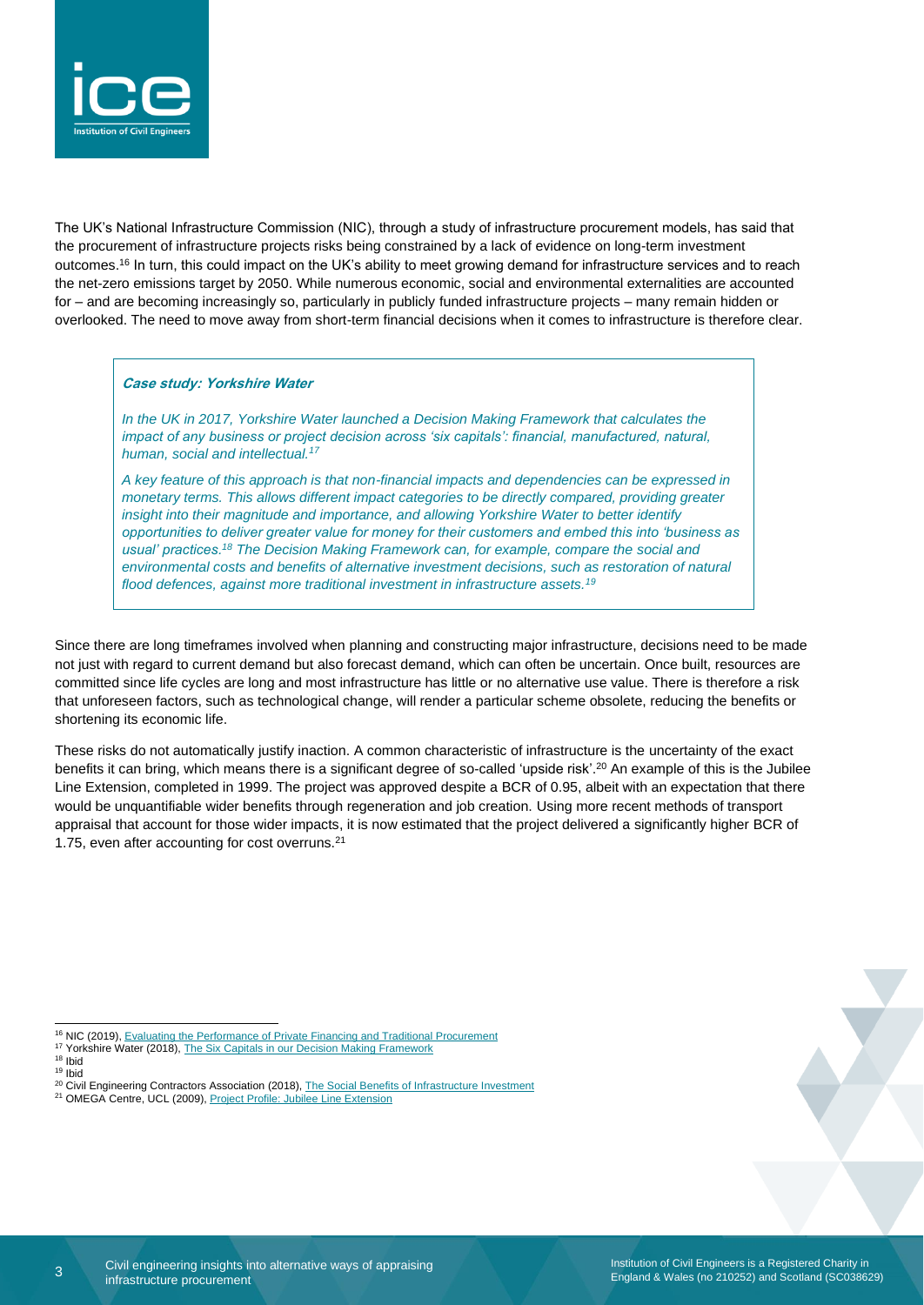

# **International comparators**

ICE's 2019 Enabling Better Infrastructure report identified, as part of the 12 guiding principles for prioritising and planning infrastructure, that CBA must embrace all of the environmental, social and governance impacts of a proposal.<sup>22</sup> Governments globally are now interested in more than a direct cash return from a project, and must capture the wider impacts on the economy as well as the social and environmental benefits generated. Above all, however, the project must be a good strategic fit with what a government is trying to achieve and be deliverable with the resources available.<sup>23</sup>

This section outlines alternative approaches used by project promoters to appraise the benefits of infrastructure projects.

### **Existing methodologies**

In northern European nations such as the UK, France and Sweden, the majority of efforts to improve project appraisal models in recent years have involved extending and evolving existing frameworks, rather than replacing them with alternatives.<sup>24</sup> These extensions have taken the form of accounting for an ever-widening array of impacts, including effects on environmental capital and international business markets, as well as flexibility on a project-by-project basis on what is assessed to be significant.<sup>25</sup>

Even with the aforementioned constraints of the Green Book, the UK itself is widely viewed as having among the most mature frameworks for assessing, appraising and prioritising infrastructure investment.<sup>26</sup>

### **Multi-criteria analysis**

Australia operates slightly differently to the UK in its wider use of multi-criteria analysis (MCA) alongside CBA. MCA is presented as a guide to decision-making as opposed to a decision-support tool and is typically seen as more transparent.<sup>27</sup> Australia has launched its Transport Assessment and Planning (ATAP) guidelines, used to assess demand and undertake economic appraisals.<sup>28</sup> Despite these specific quidelines, there has been criticism that reliance on BCR and net present value as the deciders for whether a project proceeds are limiting infrastructure prioritisation.<sup>29</sup> Estimates using these metrics tend not to take account of factors such as flexibility or the potential impact of disruptive mobility trends.

### **Additional weighting towards projects in lower-income regions**

Germany, as a country with a federal government, has various methods for assessing projects depending on the different tiers of government. Alongside CBA and environmental assessments, federally funded infrastructure investments have a Spatial Impact Assessment conducted to evaluate the quality of accessibility and connectivity for different regions.<sup>30</sup> In this process, additional weighting is given to infrastructure schemes which serve low-income regions, moving away from a traditional approach based on journey time savings to one centred on addressing deficiencies in connections between regional and metropolitan centres.<sup>31</sup> This approach is markedly different to that of the UK, where evidence has shown there to be a methodological bias in decision-making towards already-productive and economically active regions, notably London and the South East, resulting in disproportionate investment across the UK, particularly on transport

4

- 26 KPMG International (2016)[, Assessing the True Value of Infrastructure Investment;](https://assets.kpmg/content/dam/kpmg/pdf/2016/07/colombia-bt3-4inf-true-value-of-Infraestrucute-investment.pdf) Institute for Transport Studies, University of Leeds (2013), International [Comparisons of Transport Appraisal Practice](https://assets.publishing.service.gov.uk/government/uploads/system/uploads/attachment_data/file/209530/final-overview-report.pdf)
- Institute for Government (2017)[, How to Value Infrastructure: Improving Cost Benefit Analysis](https://www.instituteforgovernment.org.uk/sites/default/files/publications/IfG%20Report%20CBA%20infrastructure%20web%20final1.pdf)

<sup>&</sup>lt;sup>22</sup> ICE (2019), **Enabling Better Infrastructure** 

 $23$  Ibid

<sup>24</sup> OECD/ITF (2017), [Quantifying the Socio-Economic Benefits of Transport](https://www.oecd-ilibrary.org/docserver/9789282108093-en.pdf?expires=1576232890&id=id&accname=ocid75017729&checksum=4E4C2763B794EB5623F73B6F63FC5C08)

<sup>25</sup> Institute for Transport Studies, University of Leeds (2013)[, International Comparisons of Transport Appraisal Practice](https://assets.publishing.service.gov.uk/government/uploads/system/uploads/attachment_data/file/209530/final-overview-report.pdf)

<sup>28</sup> [Australian Transport Assessment and Planning](https://www.atap.gov.au/) (ATAP) 29 McKinsey & Company (2019)[, Australia's Infrastructure Innovation Imperative](https://www.mckinsey.com/~/media/McKinsey/Featured%20Insights/Asia%20Pacific/Australias%20infrastructure%20innovation%20imperative/Australias-infrastructure-innovation-imperative-final.ashx)

<sup>30</sup> A. Dahl et al. (2015)[, New Trends in Cost-Benefit Assessment of Public Investments in France and Germany](https://transp-or.epfl.ch/heart/2015/abstracts/hEART_2015_submission_105.pdf)

<sup>31</sup> Ibid; Institute for Transport Studies, University of Leeds (2013), [International Comparisons of Transport Appraisal](https://assets.publishing.service.gov.uk/government/uploads/system/uploads/attachment_data/file/209530/final-overview-report.pdf) Practice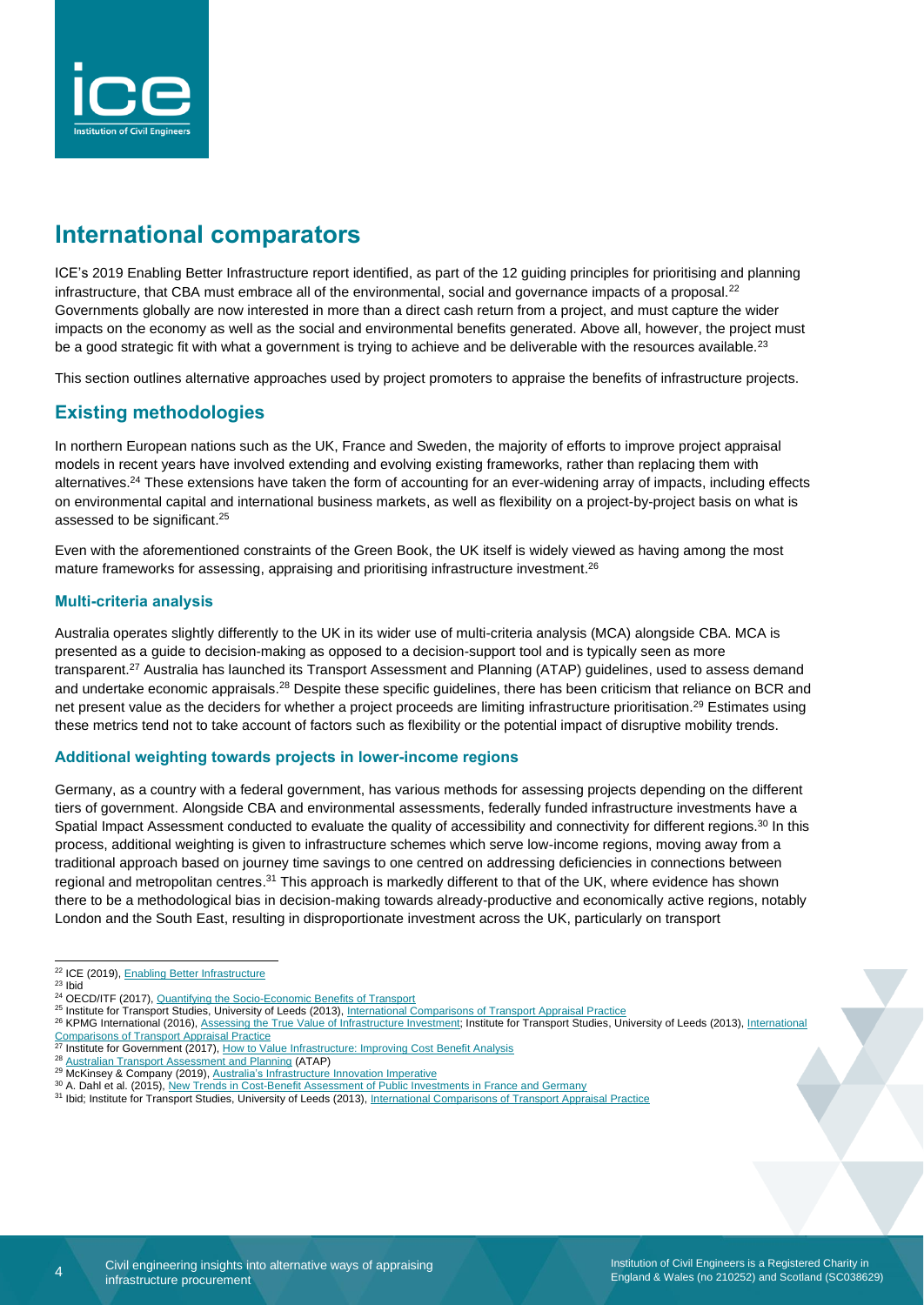

infrastructure.<sup>32</sup> Recent measures, such as the Department for Transport introducing its 'rebalancing toolkit' as supplementary guidance for building the case for investment, have been called a 'welcome step in the right direction' by the House of Commons Transport Committee, but their impact on making a material difference has been viewed with scepticism.<sup>33</sup>

### **Involving the public in infrastructure decision-making**

Alongside a conventional CBA approach, France, since the 1990s, has utilised its Commission Nationale du Débat Public (CNDP) as a form of public deliberation to also inform infrastructure decision-making.<sup>34</sup> A wide range of methodologies has been developed in order to monetise the costs and benefits of an evaluated project, with the CNDP then providing an institutional framework to facilitate the participation of local stakeholders.<sup>35</sup> All participants – for or against a project – are given equal resources to make their case, with the views summarised in a report that the project promoter must respond to. While there is no obligation on the project promoter for the views to influence a project, the process is nonetheless viewed as a valuable exercise in the appraisal process and can identify hitherto unknown benefits and costs that feed into a BCR process. On 61 projects between 2002 and 2012, 38 made modifications based on evidence from the public debates, with 25 of those choosing an entirely new project option.<sup>36</sup> Involving stakeholders at the right time is crucial: CNDP guidance suggests not to hold public debates too early (as the project will be too unspecific) and not too late as all aspects will have been effectively decided.<sup>37</sup>

#### **Climate risk management**

The Asian Development Bank's climate risk management approach aims to reduce risks resulting from climate change to infrastructure investment projects in Asia and the Pacific. The framework identifies climate change risks to project performance in the early stages of project development, and incorporates adaptation measures in the design of projects at risk – lessons learned are then transferred into the evaluation of adaptation options for future investments.

Based on the climate risks and vulnerabilities assessed, this involves estimating and comparing the cost and benefits of the project based on two different scenarios: (i) the project under climate change without adaptation measures, and (ii) the project under climate change with adaptation measures. It aims to identify which adaptation option yields the highest net benefit, as well as the incremental cost of adaptation. Recognising that investing in adaptation measures may be costly and that future benefits may be uncertain, the economic analysis can also point to the best timing for investing in adaptation.<sup>38</sup>

### **Emerging thinking**

There is momentum building towards a more holistic approach to measuring benefits and costs, with the likes of EY, KPMG and PwC all proposing approaches towards measuring the total value of infrastructure and other capital projects.<sup>39</sup> Research from Arup has shown that current decision-making frameworks globally for infrastructure projects are producing

35 S. Damart, B. Roy (2006), [Limitations of Cost Benefit Analysis to Support Public Debate: The Case of Public Transportation Decision-Making in France](https://hal.archives-ouvertes.fr/hal-00948675/document)

<sup>36</sup> T. Marshall (2016), [Learning from France: Using Public Deliberation to Tackle Infrastructure Planning Issues,](https://www.ice.org.uk/ICEDevelopmentWebPortal/media/Documents/Media/Policy/nna-submissions/Learning-from-France-using-public-deliberation-to-tackle-infrastructure-planning-issues.pdf?ext=.pdf) International Planning Studies <sup>37</sup> Ibid

<sup>32</sup> Bennett Institute for Public Policy (2018), [The Imperial Treasury: Appraisal Methodology and Regional Economic Performance in the UK;](https://www.bennettinstitute.cam.ac.uk/media/uploads/files/The_Imperial_Treasury_appraisal_methodology_and_regional_economic_performance_in_the_UK.pdf) Sheffield Political Economy Research Institute, University of Sheffield (2015), Public Infrastructure Investment and [Business Activity in the English Regions](http://speri.dept.shef.ac.uk/wp-content/uploads/2018/11/SPERI-Brief-No.15-Public-infrastructure-investment-business-activity-in-the-English-regions.pdf) <sup>3</sup> House of Commons Transport Committee (2018), [Rail Infrastructure Investment](https://publications.parliament.uk/pa/cm201719/cmselect/cmtrans/582/58206.htm#_idTextAnchor012)

<sup>34</sup> T. Marshall (2016), [Learning from France: Using Public Deliberation to](https://www.ice.org.uk/ICEDevelopmentWebPortal/media/Documents/Media/Policy/nna-submissions/Learning-from-France-using-public-deliberation-to-tackle-infrastructure-planning-issues.pdf?ext=.pdf) Tackle Infrastructure Planning Issues, International Planning Studies

<sup>38</sup> Asian Development Bank (2014), [Climate Risk Management in ADB Projects](https://www.adb.org/sites/default/files/publication/148796/climate-risk-management-adb-projects.pdf)

<sup>39</sup> KPMG (2014), [A New Vision of Value: Connecting Corporate and Societal Value Creation;](https://assets.kpmg/content/dam/kpmg/pdf/2014/10/a-new-vision-of-value-v1.pdf) EY (2016)[, Total Value: Impact Valuation to Support Decision-](https://www.ey.com/Publication/vwLUAssets/ey-total-value-impact-valuation-to-support-decision-making/$FILE/ey-total-value-impact-valuation-to-support-decision-making.pdf)[Making;](https://www.ey.com/Publication/vwLUAssets/ey-total-value-impact-valuation-to-support-decision-making/$FILE/ey-total-value-impact-valuation-to-support-decision-making.pdf) PwC (2013)[, Measuring and Managing Total Impact: A New Language for Business Decisions](https://www.pwc.com/gx/en/sustainability/publications/total-impact-measurement-management/assets/pwc-timm-report.pdf)